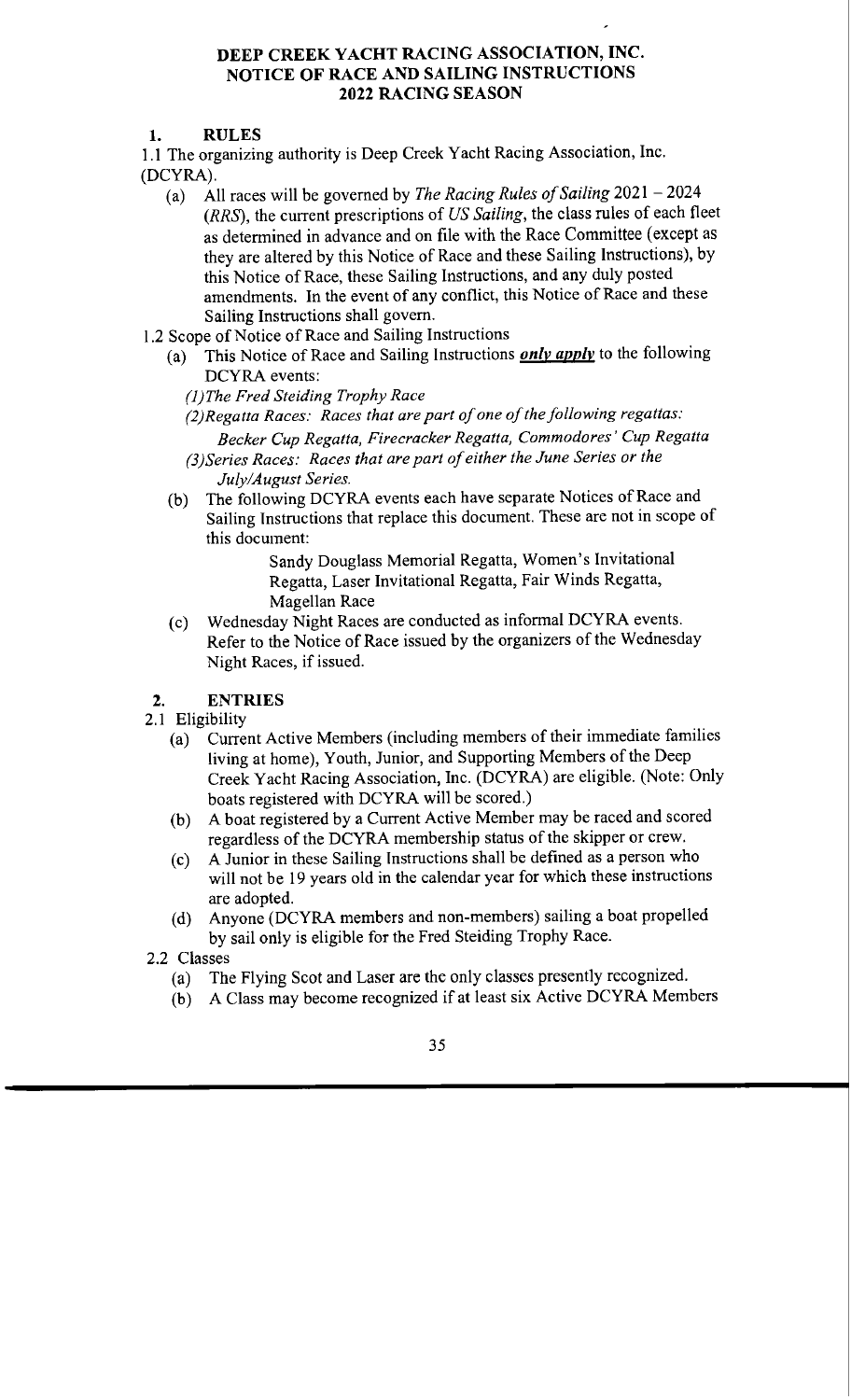own boats of that class and request recognition of the Class.

- (c) An 'OPEN' class may be recognized if at least six Active DCYRA Members own boats of different classes and request recognition of an 'OPEN' class.
- 2.3 Fleets and Streamers:
	- (a) The Flying Scot and Laser fleets shall be split into divisions according to rules determined by each fleet and are shown in the tables below.
		- *(1) Flying Scot fleets currently recognized*

| Fleet          | Restrictions                                                                                        | <b>Streamer</b> |
|----------------|-----------------------------------------------------------------------------------------------------|-----------------|
| GOLD           |                                                                                                     | ORANGE/RED      |
| <b>SILVER</b>  |                                                                                                     | <b>BLACK</b>    |
| <b>MASTERS</b> | Skipper age 60 or older.<br>Ages of Skipper and next<br>oldest crew must total 120<br>years or more | <b>GREEN</b>    |
| <b>JUNIOR</b>  | Skipper must not turn 19<br>years old in the calendar year                                          | <b>GREEN</b>    |
| CHALLENGER     |                                                                                                     | <b>BLUE</b>     |

# *(2) Laser fleets currently recognized*

| Fleet         | Restrictions                                              | Streamer     |
|---------------|-----------------------------------------------------------|--------------|
| <b>OPEN</b>   | All rigs, all ages                                        | ORANGE/RED   |
| <b>JUNIOR</b> | Radial or 4.7 rigs ONLY<br>Skipper must not turn 19 years | <b>GREEN</b> |
|               | old in the calendar year                                  |              |

(b) All boats shall display a streamer in the area of the lower batten on the mainsail to indicate the fleet in which they are sailing. Yachts not displaying a streamer will be notified of their failure to do so, and for a subsequent infringement, may be scored "Did Not Start" (DNS). Appropriate streamers and sail tape will be available at the Skippers' Meeting and on the Signal Boat and/or Patrol Boat.

# **3. NOTICE TO COMPETITORS**

3. I Notices to competitors will be posted on the bulletin boards located at both the Deep Creek Lake Sailing Association (Turkey Neck) and the Deep Creek Yacht Club (Deerhaven). Notices may also be posted on the DCYRA web site at http://www.dcyra.com. It shall be the responsibility of each participant to check one of the bulletin boards for posted changes. **A Skippers meeting will be held at 1000 Saturday, May 28 at the Turkey Neck Club. All sailors are encouraged to attend.** 

## **4. CHANGES IN SAILING INSTRUCTION**

- 4.1 Any changes in the sailing instructions will be posted at least six days prior to the first race in which the changes become effective.
- 4.2 Any changes in the schedule of races or starting times will be posted no later than 1900 the day prior to the first race in which the changes become effective.

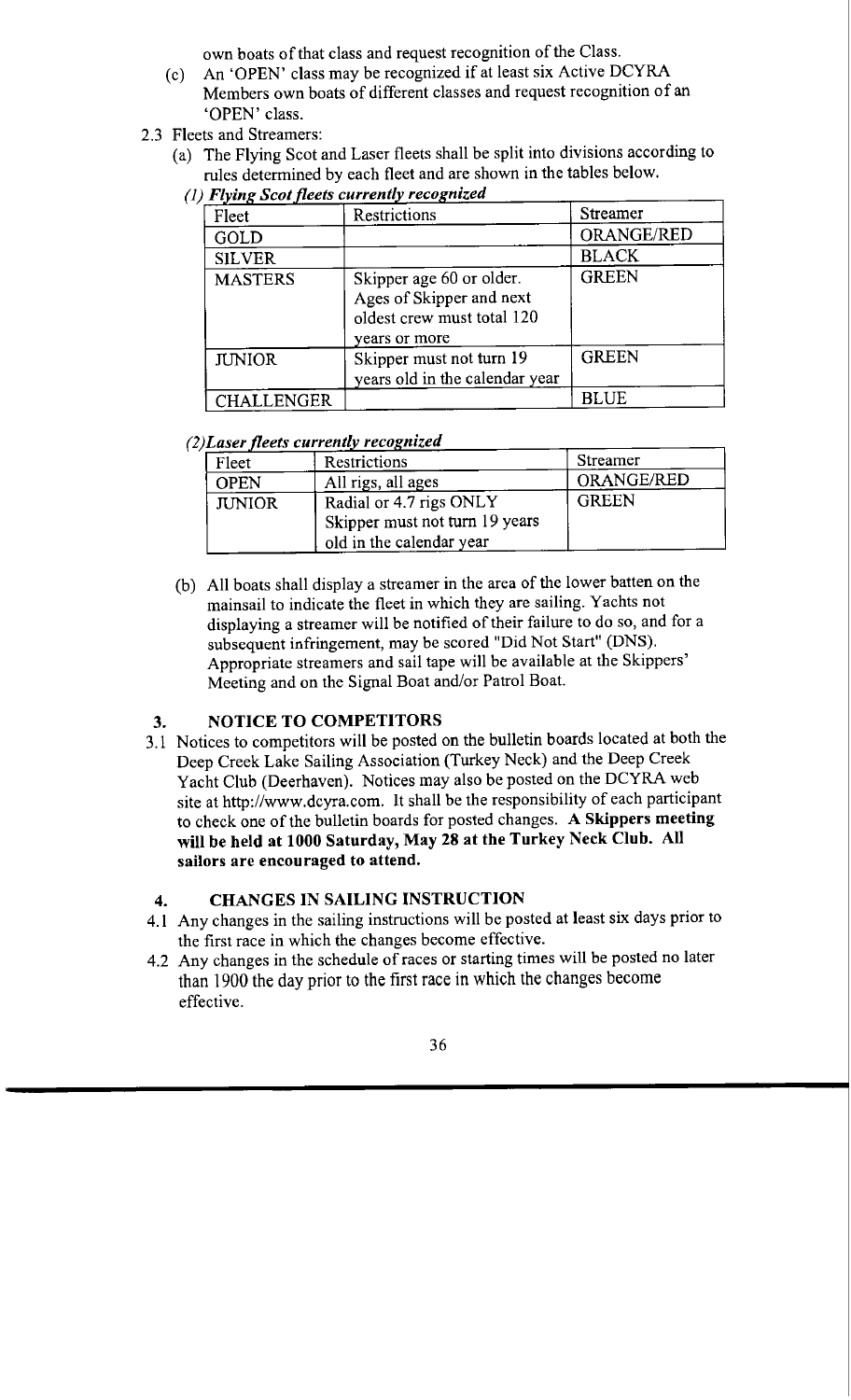## **5. SCHEDULE OF RACES**

- 5 .I Races will be held as set forth in the 2022 Racing Schedule.
- 5 .2 No race shall start after 1600.
- 5.3 The Race Committee at their discretion may elect to sail an additional race on Sunday if one or more races were not completed on Saturday, no posted notice is required.
- 5.4 Starting times will be as follows:
	- (a) Series:

Saturday: Flying Scots. Race 1 at 1200, and Race 2 at 1430. Saturday: Lasers on the same course with Flying Scots in June Series and July/August Series.

Race 1 at 1200, additional races to follow.

**Sunday: Flying Scots. Race at 1200,** additional make-up race if sailed to follow (back-to-back).

## **Sunday:Lasers on the same course with Flying Scots in June Series and July/August Series.**

# **Race 1 at 1200, additional races to follow.**

(b) Regattas:

A day on which two races are scheduled: Race 1 at 1200 and Race 2 at 1430.

Last day of regatta: Race 1 at 1100. Any make-up races will follow.

- 5 .5 Code flag "L" (black and gold checked rectangle) displayed by the Race Committee at the finish indicates that competitors should stay in the area and stand by for an additional race to be sailed back-to-back.
- 5.6 During a regatta the Race Committee at their discretion may conduct more than the scheduled number of races per day so long as the total number of races for a regatta is not greater than the total number of races that were originally scheduled, no posted notice is required.
- 5.7 Series Races will be on courses as described in 5.4 above. The Race Committee will set separate marks for Lasers for an inside course whenever possible. The inside Laser course will be indicated by the use of Short Yellow Cylinders. The Race Committee may elect to set one course for Flying Scot and Lasers. When no Short Yellow Cylinders are present the Lasers shall round the Flying Scot marks. The Race Committee may hail the Lasers to indicate the use of a combined course, no posted notice is required.
- 5.8 For Series and Regattas, the Masters Flying Scot Fleet will sail only the first scheduled race of each race day. In the event that the first race of a race day is in the afternoon the Masters will sail that race, but in no event will the Masters fleet sail more than one race per race day.

# **6. THE COURSE**

6.1 Illustration "A" shows the basic courses and roundings. Letters posted on the course board on the starboard side of the Signal Boat will designate the actual course to be sailed. Courses may be combined from those indicated in Illustration "A" by adding a WL or T to increase the number of roundings. The courses shall be set with all port roundings, except at gates as noted in SI 6.11. A number (not to exceed 3) following the letter designation indicates the number of times around for that course. Example: "T2" indicates a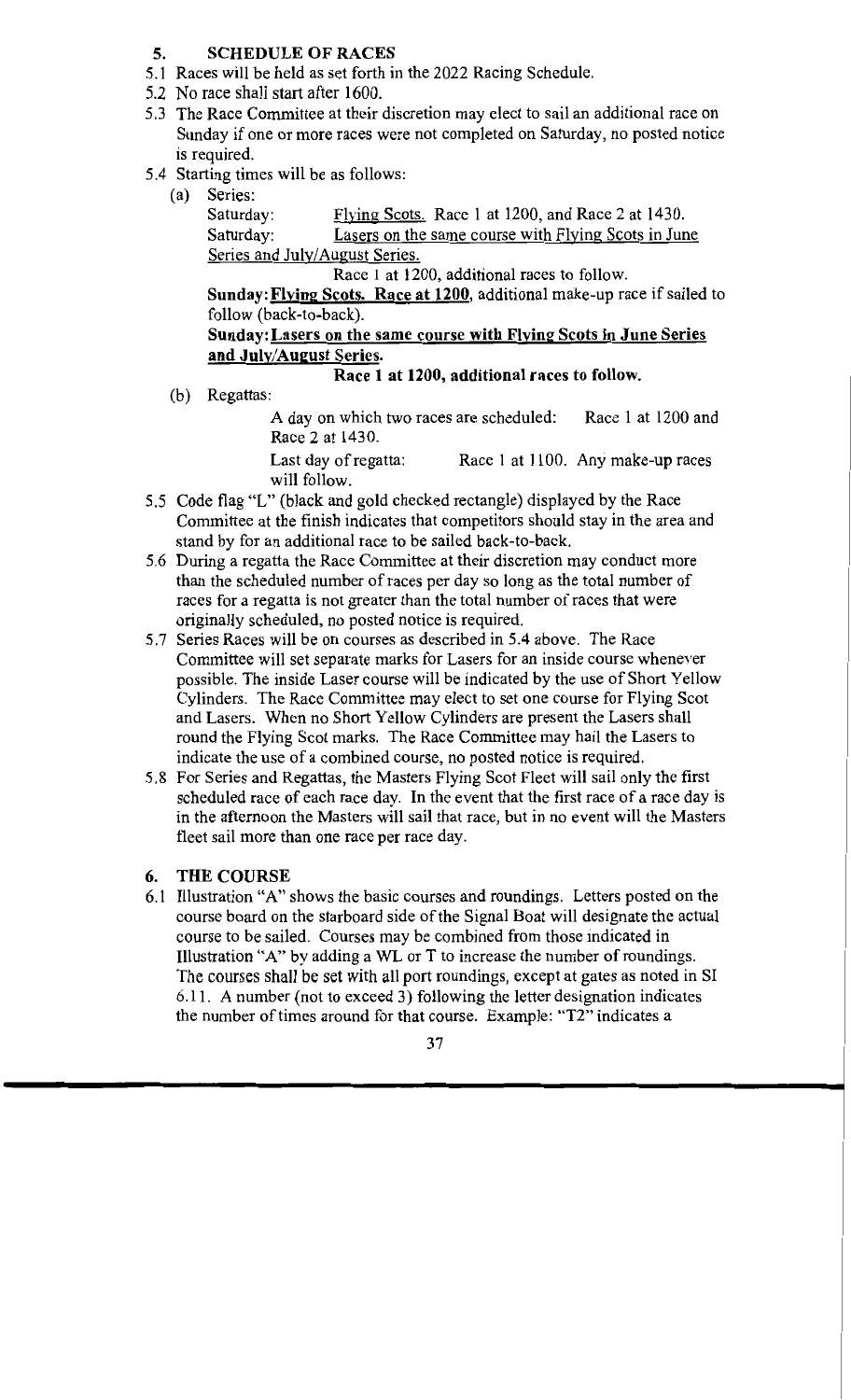triangle course as indicated in Illustration "A" sailed two times around leaving all marks to port. Example: "TWL" indicates a triangle then windward leeward course leaving all marks to port.

- 6.2 The course will be displayed on the starboard side of the Signal Boat prior to the warning signal. The Race Committee may change the course in accordance with *RRS 33.* A boat flying code flag "C" may give compass headings to the new mark or display a green triangle or red rectangle to indicate that the mark is to starboard or port of its original location. A periodic sound alert will be given at the mark rounding prior to the new leg.
- 6.3 The Race Committee may, at their discretion, use a different course for each recognized class or fleet division. The courses to be sailed by each class will be displayed on separate course boards on the starboard side of the Race Committee Boat. The course board for each class will be designated by that class symbol. Classes sailing different courses will use common starting and finishing lines except that the finish lines may be in different locations for shortened courses.
- 6.4 Generally, the finish line will be on the opposite side of the Signal Boat at the start, and the finish mark will be passed to starboard.
- 6.5 A boat sailing between a Turkey Neck Club mooring and the Turkey Neck shore when on a leg of the course shall be disqualified.
- 6.6 A boat that has started properly and is sailing the course shall not sail through the starting line at any time after her start. The starting line shall rank as an obstruction except for boats starting.
- 6. 7 The race committee may elect to set a separate start line and finish line. This will be indicated by the start line being set to leeward of the designated course.
- 6.8 The Fred Steiding Trophy Race course will be a "zone" course. The traditional number designations for zones of the lake will be used and the course displayed as specifically described at the Skippers meeting immediately preceding the race.
- 6.9 DCYRA will designate a DCYRA Race Course Representative who shall consult with the Race Committee to set and adjust the race course or starting line before all race starts.
- 6.10 The Race Committee may shorten course (reduce the number of legs to be sailed) in accordance with RRS 32. In addition, the flag signal "S" over "F" displayed at a rounding mark shall indicate that the course is shortened as follows: "Round this mark and proceed directly to the finish line to finish". This is an addition to *RRS 32.2.*
- 6.11 The Race Committee may elect to set a leeward gate for any series or regatta race. When the leeward gate mark is in place a boat shall sail between the two leeward marks and then may round either mark.

#### 7. **MARKS**

- 7.1 Rounding marks will be ORANGE TETRAHEDRONS for Flying Scots and Lasers. SHORT YELLOW CYLINDERS when set are only for Lasers. A black band around the mark indicates its position has been changed.
- 7.2 The offset mark will be a white sphere. The offset mark may be used at the windward mark. This offset mark will be set approximately 60 yards from the windward mark. When in place the offset mark shall be rounded next after

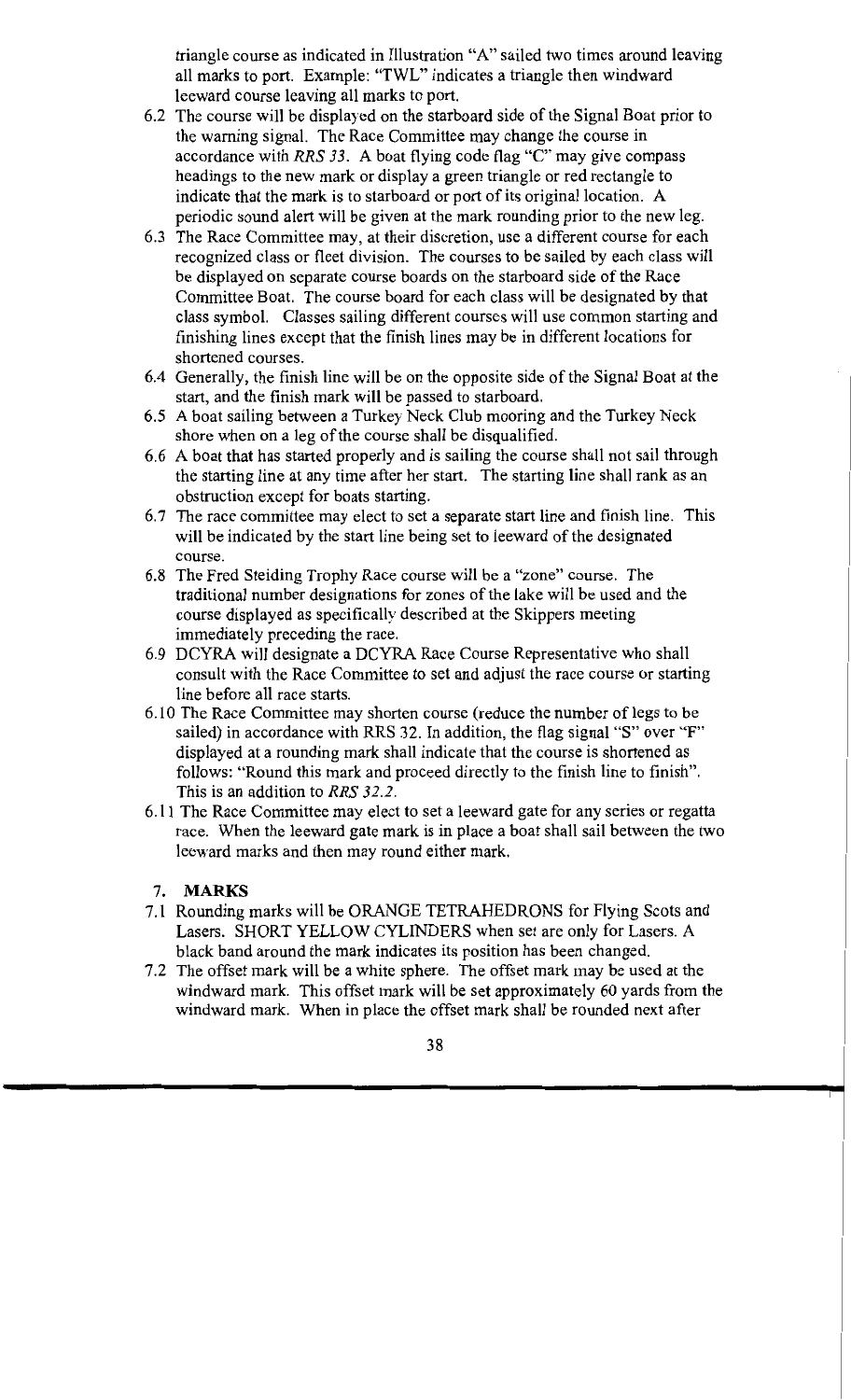rounding the windward mark leaving the offset mark to port. The offset mark when set shall be rounded even if the course is a triangle.

- 7 .3 The Starting mark will be an orange cylinder or mast buoy
- 7.4 The Finish mark will be a TALL YELLOW CYLINDER or mast buoy.
- 7 .5 The leeward gate marks will be orange tetrahedrons for Flying Scots.

#### **8. THE START**

8.1 Races will be started in accordance with *RRS 26.* Times shall be taken from the visual signals; the absence of a sound signal shall be disregarded. The visual signals for starting a race will be as follows:

| Signal          | Flag and sound                            | <b>Minutes before</b><br>starting signal |
|-----------------|-------------------------------------------|------------------------------------------|
| Warning         | Class flag; 1 sound                       |                                          |
| Preparatory     | P, I, Z, Z with I, or black flag; 1 sound |                                          |
| One-minute      | Preparatory flag removed; 1 long sound    |                                          |
| <b>Starting</b> | Class flag removed; 1 sound               |                                          |

The warning signal for each succeeding class shall be made with or after the starting signal of the preceding class. Fleets may start in the order listed in 8.2, however the Fleet flag color shall indicate the starting fleet and in the event of a conflict the Class flag shall govern.

8.2 Class flags are assigned as follows:

| Laser:                                           | Laser Class flag      |
|--------------------------------------------------|-----------------------|
| Flying Scot Gold:                                | large red flag        |
| <b>Flying Scot Challenger:</b>                   | large solid blue flag |
| Flying Scot Silver:                              | large black flag      |
| Flying Scot Masters, 1st race of day:            | large green flag      |
| Flying Scot Junior, 2nd race of day on Saturday: | large green flag      |

8.3 All boats will start together for the Fred Steiding Trophy Race using the yellow flag as the class flag.

#### 8.4 Laser Fleets:

- (a) Laser fleets shall start together when sailing on the Flying Scot course.
- (b) The Race Committee may divide the Lasers into two starts when Lasers are sailing series races on a separate Laser course. The Race Committee shall indicate the two-start sequence by verbal hail.
- 8.5 As a gather signal, code flag "L" (black and gold checked rectangle) will be hoisted together with a horn 30 minutes prior to the first starting signal for each race.
- 8.6 Code flag "L" will be lowered with a horn one (1) minute prior to the first warning signal for each race. As a courtesy to the competitors, the Race Committee may sound a get-ready whistle approximately 10 seconds prior to the first warning signal.
- 8.7 The starting line will be between a staff displaying a small orange flag on the Signal Boat and the windward side of the starting mark.
- 8. 8 Before the first warning signal of each race, each boat shall sail past the stem of the Signal Boat on starboard tack and hail her sail number, her fleet, and the names of the crew on board until the Race Committee acknowledges her. A boat that does not hail will be notified of her failure to do so, and for subsequent infringement, may be scored "Did Not Start" (DNS).
- 8.9 Boats that are subject to *RRS 30.1* may be notified when they are over the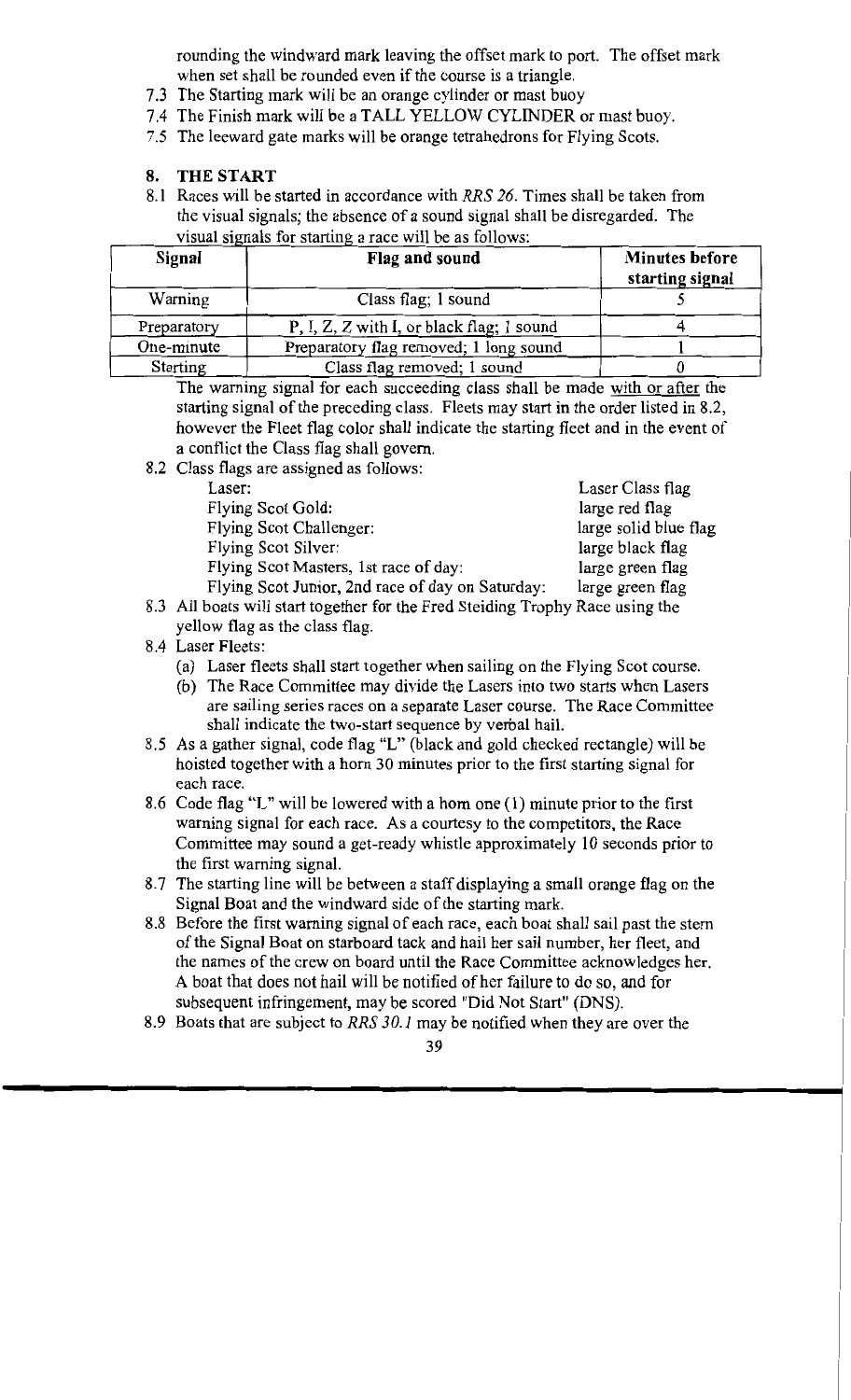starting line before the starting signal.

- 8 .10 Boats whose preparatory signal has not been made shall keep clear of the starting area and of all boats whose preparatory signal has been made. **Note** - As a courtesy, boats that have not started are asked to keep clear of boats attempting to cross the starting line after their starting signal.
- 8.11 A boat shall not start later than 10 minutes after her starting signal.

#### **9.RECALLS**

- 9 **.1** Individual recalls will be signaled in accordance with *RRS 29.1.* The Race Committee will attempt to hail the sail number(s) of the boat(s) concerned and may further attempt to notify each boat after she has wholly returned to the pre-start side of the starting line.
- 9.2 The Race Committee may attempt to hail the sail number(s) of the boat(s) concerned and may further attempt to notify each boat after she has wholly returned to the pre-start side of the starting line by transmission over VHF radio Channel 19.
- 9.3 Failure of the Race Committee to make hails or VHF transmissions or for a competitor to fail to hear a hail or transmission shall not be cause for redress, this changes *RRS 62.*

#### **10. THE FINISH**

- 10.1 The finish line will be between a staff displaying a small orange flag on the Signal Boat and the leeward side of the finishing mark, unless the course is shortened in accordance with Sailing Instruction 6.j.
- 10.2 In the event of a shortened course, using code flag "S", the finish will be between a staff displaying an orange flag on the Signal Boat and the nearby rounding mark. When used as one end of the finish line, a rounding mark need only be passed (not rounded) to port.
- 10.3 In the event of a shortened course, using code flag "S" over "F", the finish will be the original finish line described in Sailing Instruction 10. a).
- 10.4 When Lasers are sailing a separate course the first-place finishing boat shall record the laser finishes in the absence of a RC finish boat. In the event there is no RC finish boat, the first-place finisher of the last race shall be responsible to report the order of finishes of all races to the scorer. Laser competitors shall assist the first-place finisher with the recording of the order of finishers

#### 11. PENATLTY SYSTEM

- 11.1 The Two-Tums Penalty RRS 44.1 shall apply to all Flying Scots.
- 11.2 For the Laser Class the Two-Tums Penalty *RRS 44.1* is changed so that the Two-Tums Penalty is replaced by the One-Tum Penalty.

#### **12. THE TIME LIMIT**

- 12.1 The time limit will be 1.5 hours for all series races and 2.0 hours for all regatta races or 30 minutes after the finish of the first boat in the respective fleet, whichever is later. Boats not finishing within the time limit will be scored "Did Not Finish" (DNF).
- 12.2 The Race Committee may, at their discretion, assign finishing positions to a boat or boats that have not finished within 20 minutes of the first boat to finish

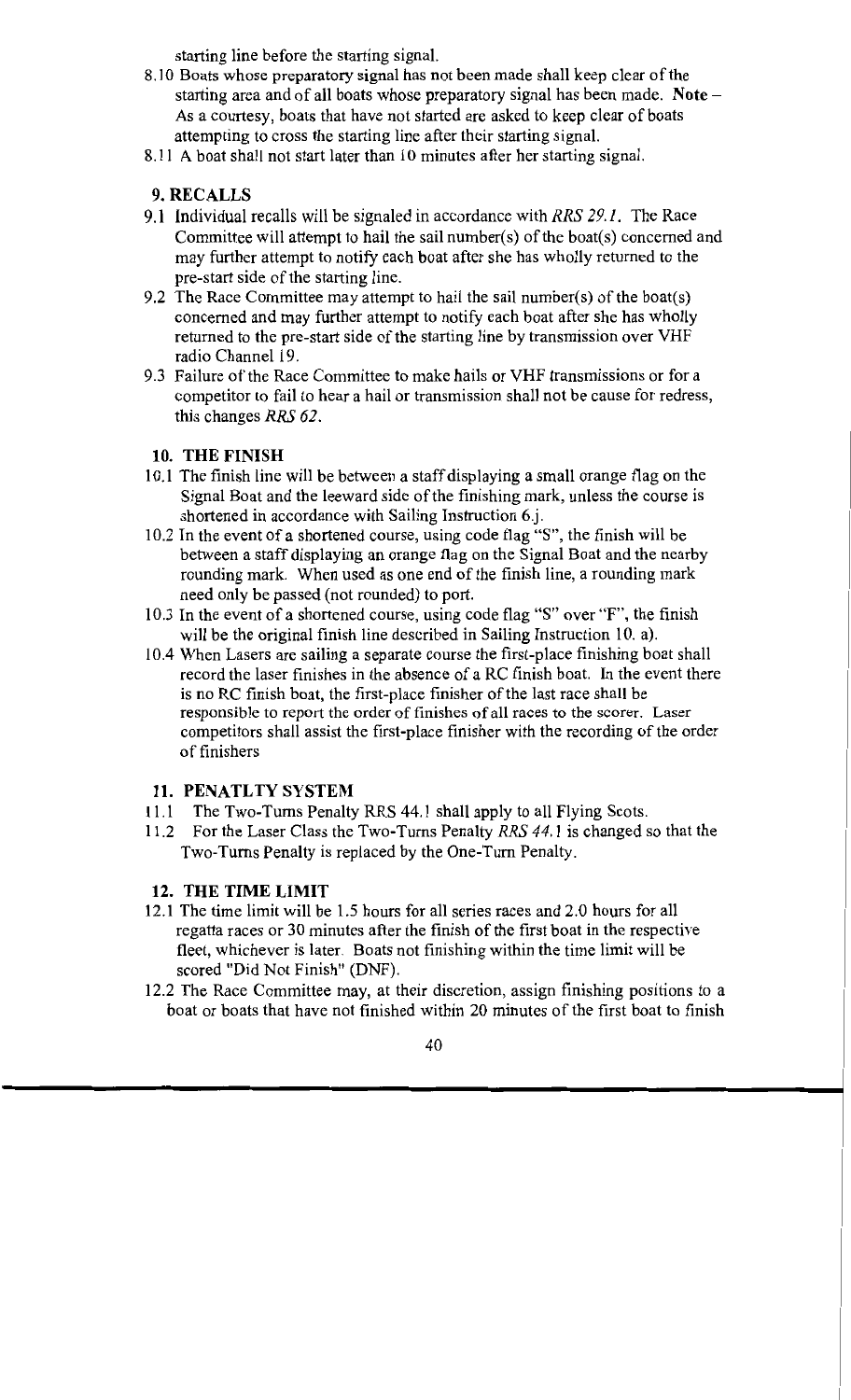in their respective fleet.

# **13. PROTESTS**

- 13 .1 A boat intending to protest shall notify the Race Committee immediately upon finishing (if unable to finish, at the first reasonable opportunity), giving her sail number and the sail number(s) of the boat(s) she is protesting, this is an addition to *RRS 61.*
- 13 .2 A boat protesting is NOT required to fly a protest flag but is required to hail the word protest and attempt to get acknowledgement from the protested boat(s).
- 13 .3 A boat performing penalty turns should hail to nearby boats that she is "performing her penalty turns".
- 13.4 Protests shall be written on the Standard Protest Forms (available at Turkey Neck and Deerhaven Clubs) and lodged with the Race Committee within one hour after the finish of the last boat in the final race of the day. Protests will be heard in the order received by the designated Protest Committee. The Protest Chairperson will determine time and place of the hearing.
- 13.5 A boat wishing to appeal a decision of the Protest Committee shall comply with RRS Appendix R and shall pay a \$75.00 fee to the DCYRA.

## **14. SCORING**

- 14. l Rules common to both Regattas and Series races:
	- (a) Eligibility: Only boats registered with DCYRA will be scored.
	- (b) **The Race Committee shall score all boats that properly start, sail the race, and finish. In accordance with RRS AS.I, the Race Committee will score a boat NSC if the Race Committee determines the boat did not properly sail the designated course. For any other alleged infractions determined by the Race Committee, the Race Committee shall file a protest for decision by the Protest Committee.**
	- (c) Ties will be scored per Appendix A of the *RRS.*
- 14.2 Scoring of Regattas:
	- (a) Scoring of Regattas will be per *RRS Appendix A.* The *RRS* term "Series" is equivalent to DCYRA's term "Regatta".
	- (b) For regatta races, a boat's score will be the total of her race scores for that regatta. (see 2b).
	- (c) For regattas, one race shall constitute a regatta. The total number of boats entered in the regatta for each fleet or division shall be equal to the total number of boats, counting each boat only once, from each fleet or division that came to the starting area with the intent to race at least once during the regatta.
	- (d) The Flying Scot Silver, Flying Scot Gold and Laser Open fleets, are only to be scored as a fleet in a regatta if at least three boats of the fleet ( counting each boat only once) start or are *not* scored DNC in both first two races. The Flying Scot Masters, Flying Scot Challenger, and Laser Junior fleets are only to be scored as a fleet in a regatta if at least three boats of the fleet (counting each boat only once) start or are *not* scored DNC in any race of the regatta.
	- ( e) For all Regattas a sailor may only start or be scored in the fleet in which the sailor was first scored any score but a DNC.

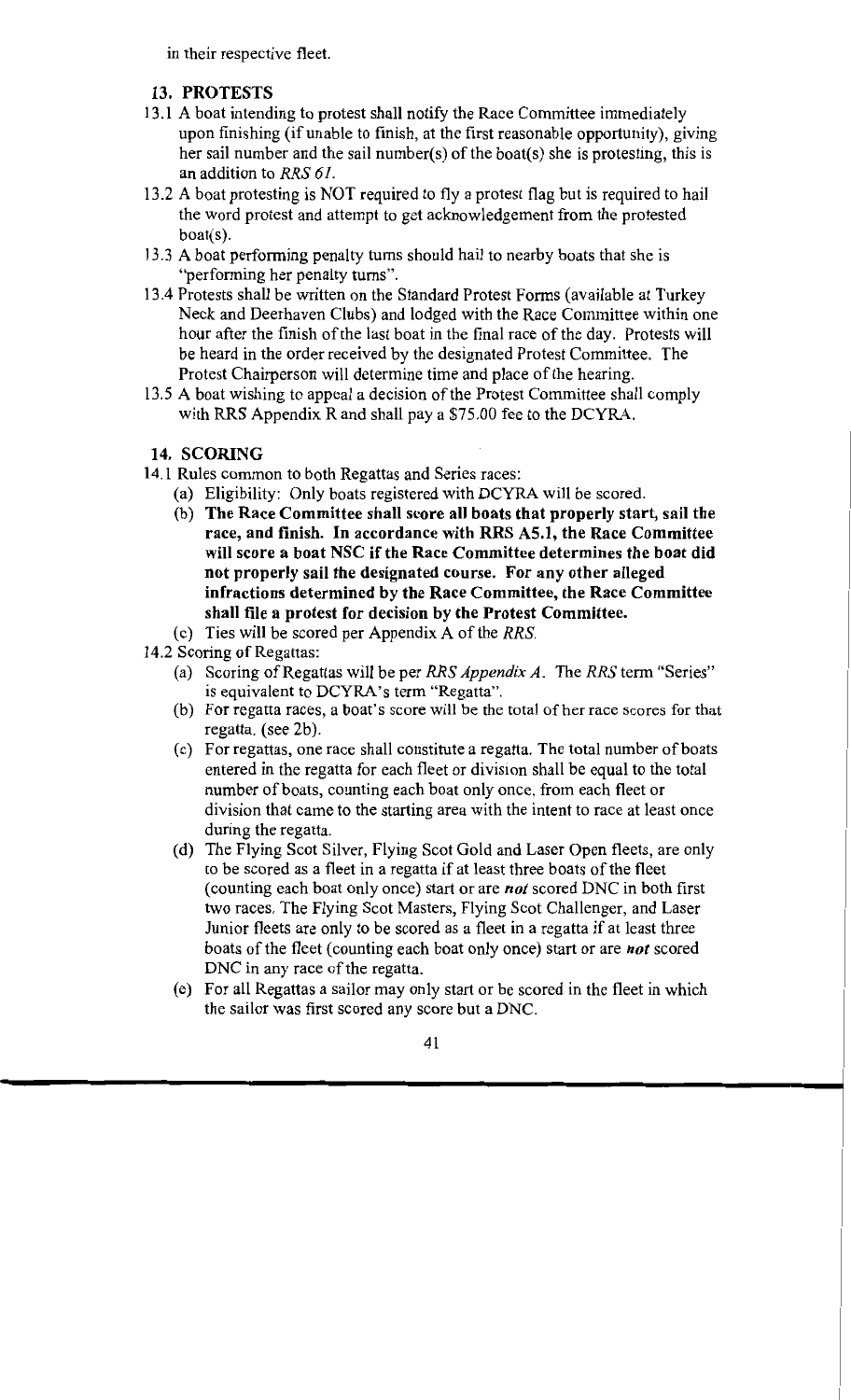- 14.3 Scoring of Series
	- (a) Scoring Systems:
		- (1) All fleets:

Series races will be scored using the 'Low Point' scoring system per RRS Appendix A EXCEPT that RRS AS.2 is replaced by the following: Boats scored DNF, DSQ, DNS, NSC, RET and OCS will receive points equal to one more than the number of boats that started or were *not*  scored DNC in that individual race.

- (2) Boats scored DNC, DNF, DSQ, NSC, RET and OCS will receive zero points for that individual race.
- (b) For series races, one race shall constitute a series. Each qualifying boat's series score will be the sum of her scores for all races, excluding worst scores equal to the number of scores in excess of the number of scores required to qualify.
- ( c) Qualification for the June Series or the July/ August Series:
	- (1) A Flying Scot must start or not be scored DNC in a minimum of  $60\%$  of all the races completed by a specific fleet in that series. (Races that are canceled or abandoned are not counted in 'races completed'.)
	- (2) A Laser must start or not be scored DNC in a minimum of 50% of all the races completed by a specific fleet in that series. (Races that are canceled or abandoned are not counted in 'races completed'.)
- ( d) Individuals not sailing series races due to active patrol or race committee service will receive a score equal to the average (rounded off to the nearest whole position) of their qualifying races for up to three of the races missed or 30% of the qualifying races, whichever is greater.
- ( e) Individuals not sailing series races due to participation as skipper in a national class-sanctioned regatta (of the normally sailed class of boat) shall receive a score for the races missed equal to the average (rounded off to the nearest whole position) of all races in that series in which he/she started or was not scored DNC.
- (f) When scoring a series, average scores may account for a maximum of one-third of an individual's qualifying races (rounded off to the nearest whole race). Average scores shall not be used for a race in which the individual's boat started or was not scored DNC concurrent with his/her service or absence.
- (g) Series races for a fleet are scored as canceled if fewer than two boats of the fleet start or are not scored DNC.

## **15. PRIZES**

15.1 Prizes will be awarded for fleets of recognized classes.

# **16. SAFETY**

- 16.1 All sailors are required to wear an approved PFD while racing. First violation of this rule shall result in a warning. Subsequent violation will result in a penalty up to and including disqualification.
- 16.2 Boats are subject to verification by the Race Committee that they have on board all class-required safety equipment.
- 16.3 A boat retiring from the race is required to notify the Race Committee either upon leaving the course, or if that is impossible, immediately upon arriving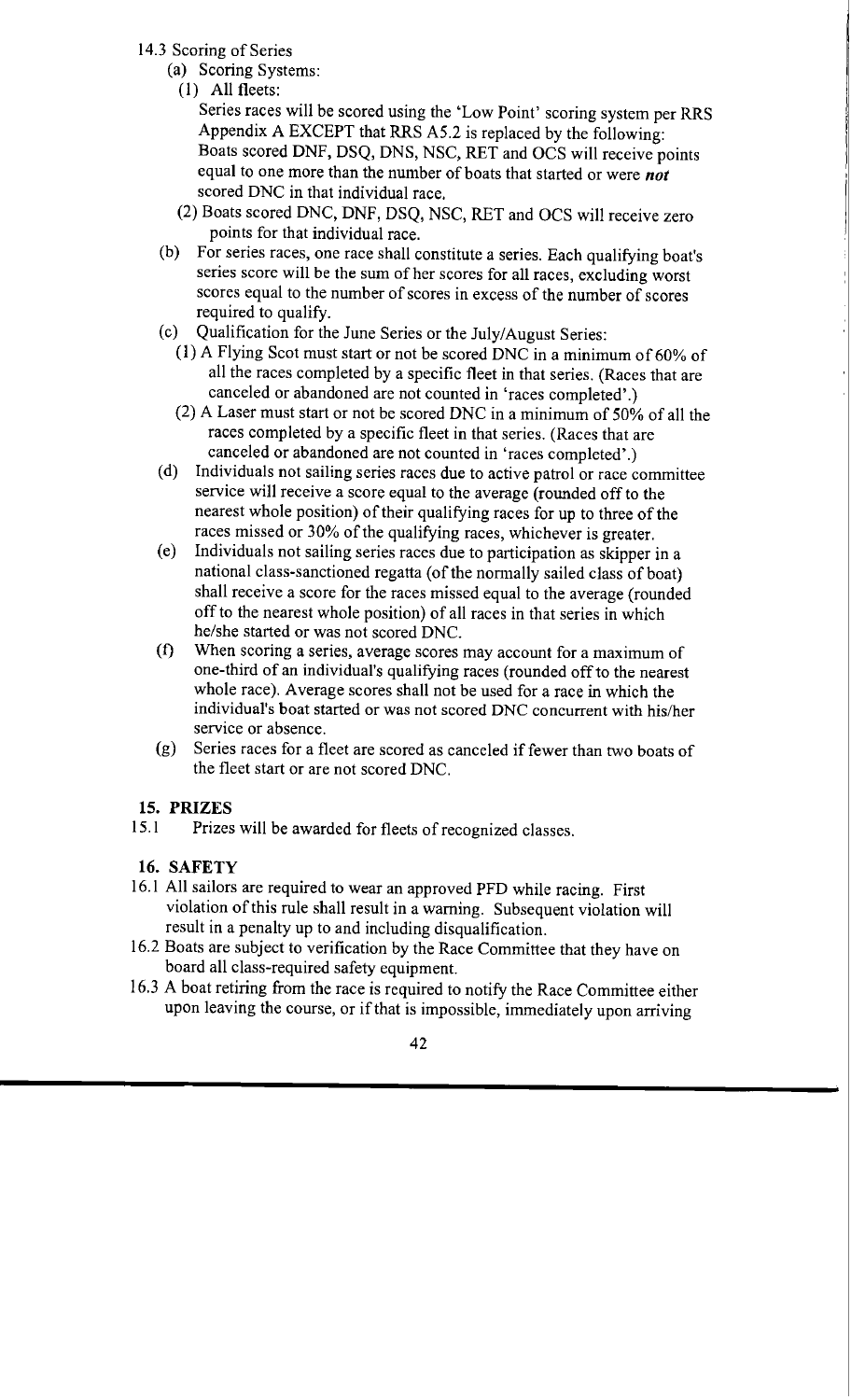ashore.

- 16.4 It is each competitor's exclusive and individual responsibility to decide whether or not to race or continue racing, and to otherwise provide for his or her own personal safety.
- 16.5 The Race Committee shall not start a race without at least one patrol boat available, in addition to the Signal Boat. The Race Committee may postpone or cancel if the one or more patrol boat(s) available are not, in their opinion, adequate for the conditions.
- 16.6 Electronic communication devices, except for VHF radios, such as cell phones and pagers may be carried on board while racing, but may not be turned on while racing except for emergencies.
- 16.7 A boat may monitor VHF Channel 19 before and during the racing. Any VHF transmission from a boat while racing, unless a call for assistance shall result in a disqualification.
- 16.8 The Race Committee shall not start any race until Turkey Neck and Deerhaven Yacht Clubs have each acknowledged by radio the one-half hour signal transmission from the Race Committee signal boat. The Race Committee shall cancel races in progress if it is determined that either Yacht club has failed to monitor VHF Channel 19 while races are ongoing.
- 16.9 **Code Flag V (White flag with Red X) displayed from the RC signal boat and /or a Patrol boat indicates that all support, spectator and racing vessels shall monitor VHF Channel 19 for search and rescue instructions. Transmissions on VHF Channel 19 shall not be made unless a response is specifically requested by the Race Committee. VHF Channel 68 shall be the alternate channel for transmissions during a search and rescue operation.**

#### **17. REGATTA RACE CREW SUBSTITUTION**

- 17.1 During a regatta, boats that change the skipper or crew will be subject to protest, except as allowed in Sailing Instruction 17.2), 17.3) and 17.4).
- 17 .2 Children age IO and under may be added or removed as crew without approval of the PRO.
- 17.3 A substitute crew member over the age of IO may not be added, removed, or substituted as crew without approval of the PRO. The request to substitute a crew member that is over age 10 must be made to the PRO at the Skipper's Meeting or not less than IO minutes prior to the scheduled start of the race in which the substitution will occur. The substitute crew member must be of similar weight to the replaced crew member.
- 17.4 During Regattas the skipper and crew may exchange skipper/crew positions for the duration of a race by notifying the PRO by hail prior to the start, for any and all races. However, a new crew member approved under Sailing Instruction 17.2), or 17.3) may NOT act as a skipper but may only act as a crew member.